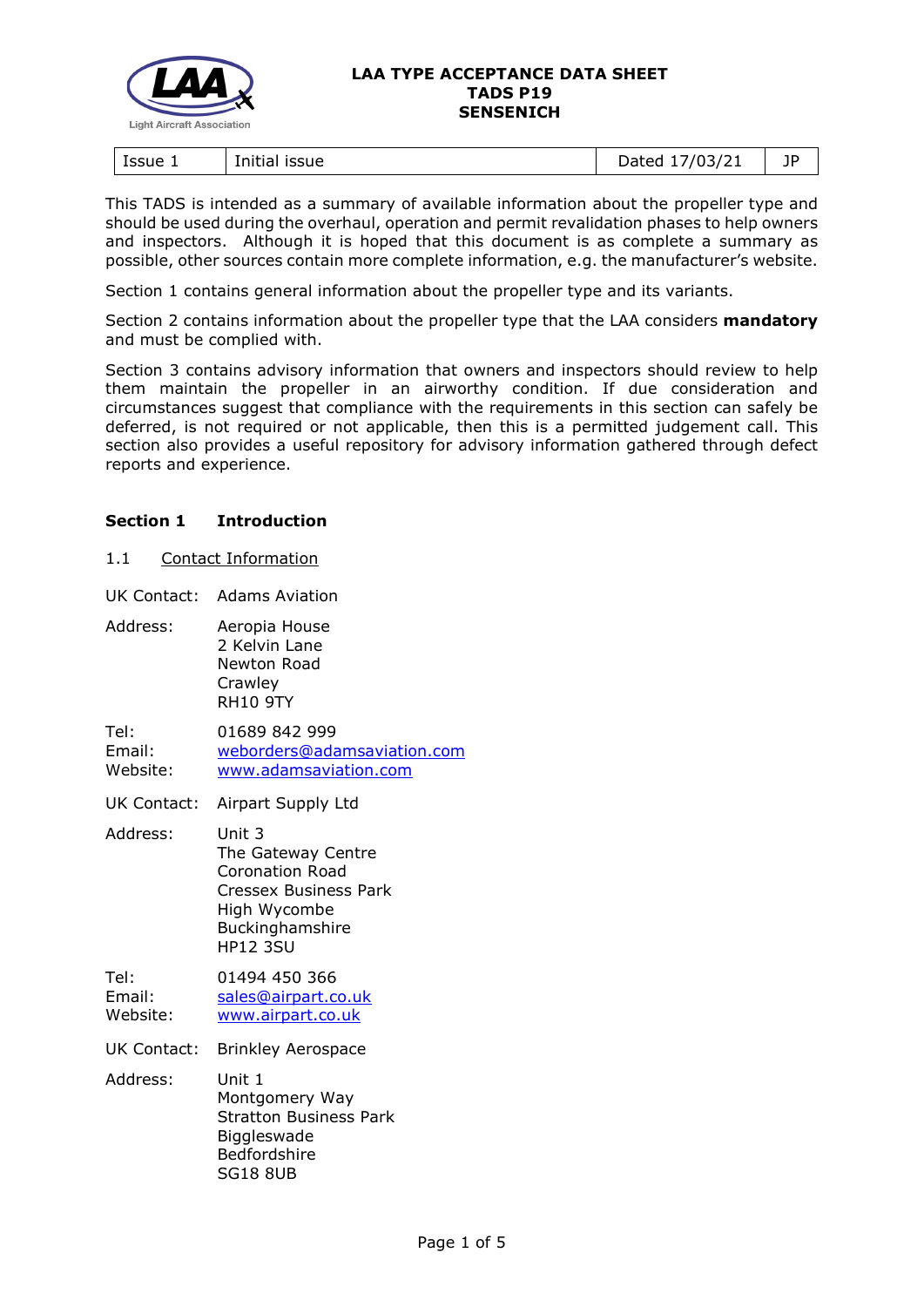

| Tel:<br>Email:<br>Website:        | 01767 314 954<br>info@brinkleyaerospace.com<br>www.brinkleyaerospace.com            |  |  |
|-----------------------------------|-------------------------------------------------------------------------------------|--|--|
| UK Contact:                       | Nalson Aviation (Paul Nalson)                                                       |  |  |
| Address:                          | <b>Willey Park Farm</b><br><b>Stanstead Road</b><br>Caterham<br>Surrey<br>CR3 5DP   |  |  |
| Tel:<br>Email:<br>Website:        | 01767 314 954<br>paul@nalsonaviation.com<br>n/a                                     |  |  |
| <b>UK Contact:</b>                | Proptech (Ali Mant)                                                                 |  |  |
| Address:                          | Spitfire Way<br>Solent Airport<br>Lee-on-the-Solent<br>Hampshire<br><b>PO13 9FY</b> |  |  |
| Tel:<br>Email:<br>Website:        | 023 9265 7770<br>sales@proptech.aero<br>www.proptech.aero                           |  |  |
| Manufacturer contact information: |                                                                                     |  |  |

Wood and Composite propellers

Address: Sensenich Wood Propeller Co 2008 Wood Court Plant City FL 33563 USA

Tel: +1 813 752 3711<br>Email: propsales@senser [propsales@sensenich.com](mailto:propsales@sensenich.com) Website: [www.sensenich.com](http://www.sensenich.com/)

Fixed pitch metal propellers:

| Address: | Sensenich Propeller Manufacturing Co Inc<br>14 Citation Lane<br>Lititz<br>PA 17543<br>USA |
|----------|-------------------------------------------------------------------------------------------|
| Tel:     | +1 813 752 3711                                                                           |

Email: [sales@sensenich.com](mailto:sales@sensenich.com)<br>Website: www.sensenich.com [www.sensenich.com](http://www.sensenich.com/)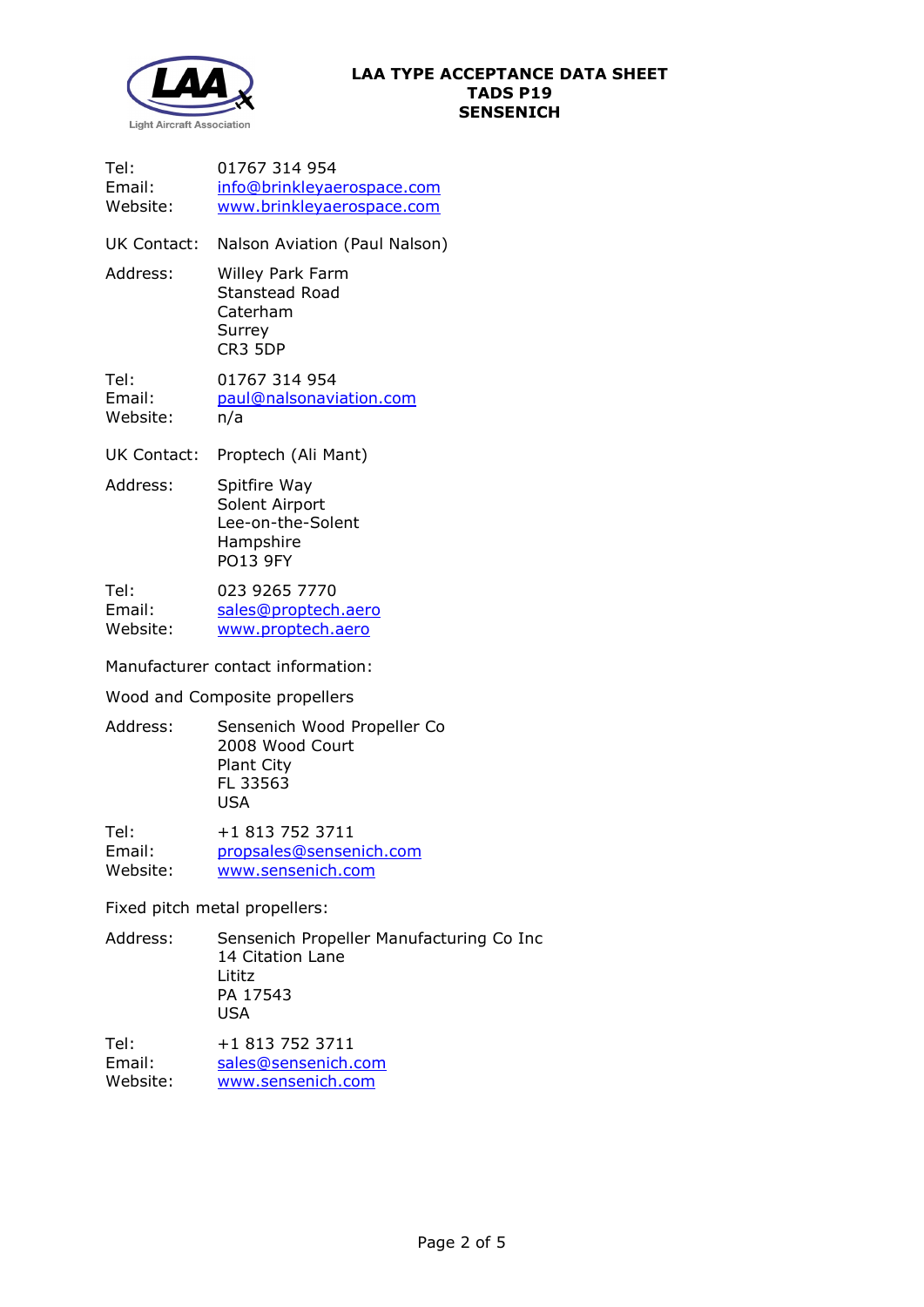

#### **LAA TYPE ACCEPTANCE DATA SHEET TADS P19 SENSENICH**

## 1.2 Description

Sensenich is a long-established American manufacturer of traditional wood and metal (aluminium alloy) ranges of fixed pitch propellers as well as propellers produced with carbon fibre blades fitted to an aluminium hub allowing for ground adjustable pitch changes. Most of their propellers are certified but propellers are also manufactured for the non-certified market with specialist metal propellers for common high-performance aircraft such as the RV series.

Sensenich propellers are fitted to a large number of LAA administered aircraft types, both amateur built and ex-certified using pretty much all types of aircraft engines.

#### **Section 2 Mandatory information for owners, operators and inspectors**

At all times, responsibility for the maintenance and airworthiness of an aircraft (including the propeller) rests with the owner. A condition stated on a Permit to Fly requires that: *"the aircraft shall be maintained in an airworthy condition".* 

#### 2.1 Lifed Items

| Reference ID | Dated | Description                                              |
|--------------|-------|----------------------------------------------------------|
| SB No R-17   |       | 16 Mar 99 Increase if TBO (fixed pitch metal propellers) |

Check the [Sensenich Support Documentation](http://www.sensenich.com/documents/) section of the Sensenich website for updates to the above Service Bulletin and other useful information.

## 2.2 Operator's Manuals

Where possible, the manuals describing setup, operation and maintenance procedures for the propeller should be obtained from the manufacturer or importer and retained with the aircraft's records.

Installation instructions and other information documentation can be downloaded from the [Sensenich Support Documentation](http://www.sensenich.com/documents/) section of the Sensenich website.

#### 2.3 Maintenance Schedule

Installation instructions and other information documentation can be downloaded from the [Sensenich Support Documentation](http://www.sensenich.com/documents/) section of the Sensenich website.

Propellers fitted to LAA administered aircraft that are maintained either in accordance with the manufacturer's maintenance schedule, the CAA Light Aircraft Maintenance Schedule (LAMS) [CAP 411](http://www.caa.co.uk/CAP411) or the LAA Generic Maintenance Schedule, further details of which can be found in LAA Technical Leaflet [TL 2.19: The LAA Generic Maintenance Schedule.](http://www.lightaircraftassociation.co.uk/engineering/TechnicalLeaflets/Operating%20An%20Aircraft/TL%202.19%20The%20LAA%20Generic%20Maintenance%20Schedule.pdf) Note: The CAA and LAA produced maintenance schedules were originally written around the maintenance requirements of aircraft fitted with traditional aircraft engines and propellers.

Some aircraft may have mandated maintenance requirements and/or schedules which are stated on the aircraft's Operating Limitations document and these must be followed.

More information on maintenance schedules can be found in the **Aircraft Maintenance** section of the LAA website.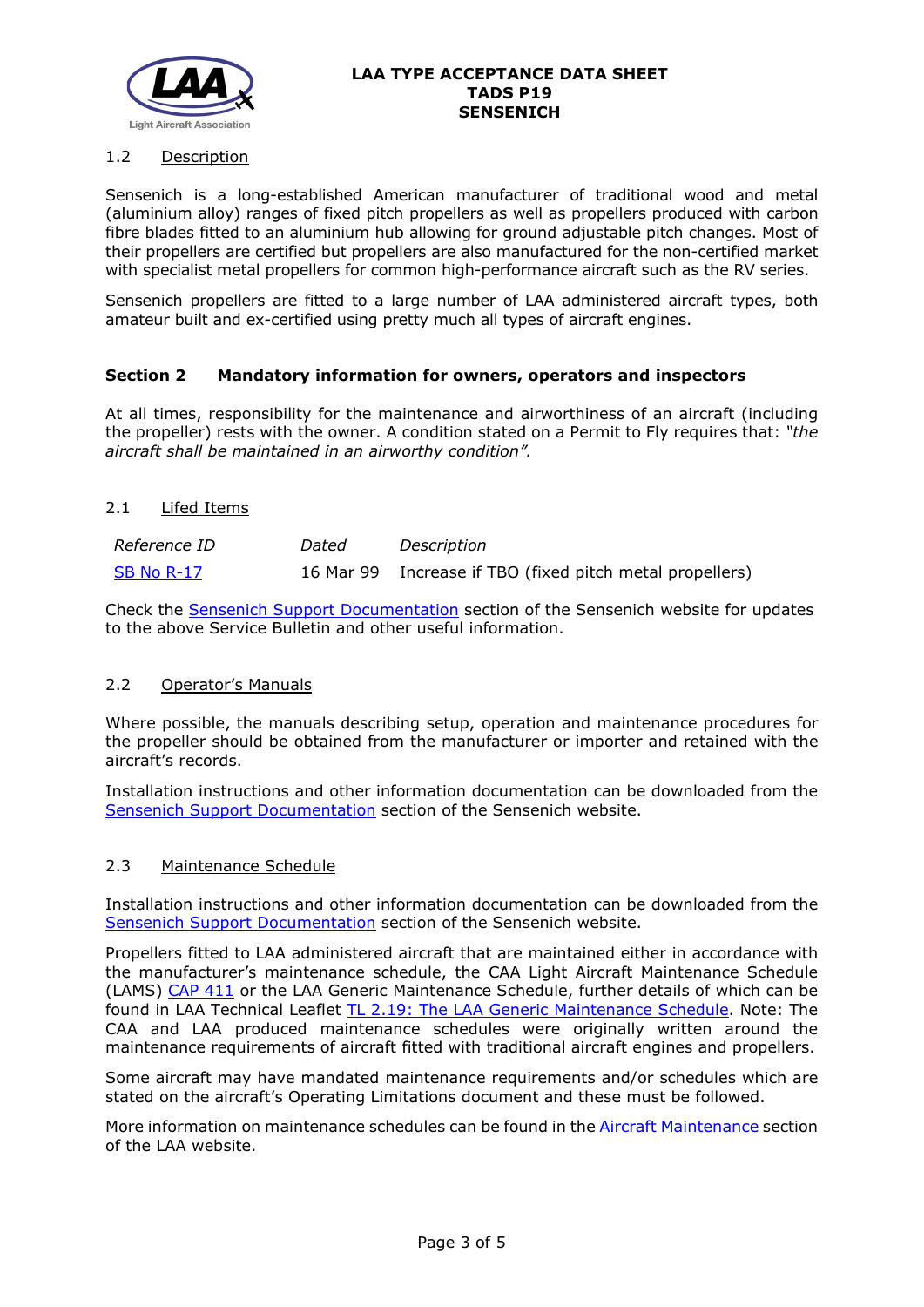

## 2.4 Airworthiness Directives

There are a number of model-specific Airworthiness Directives issued by the FAA for some Sensenich propellers.

There is an Airworthiness Directive list in the [Sensenich Support Documentation](http://www.sensenich.com/documents/) section of the Sensenich website but the **FAA AD Library** should also be checked for current applicable ADs issued by propeller model.

## 2.5 Mandatory Permit Directives

No type-specific MPDs at this time.

Check CAA [CAP 661](http://www.caa.co.uk/cap661) which lists MPDs issued before 31 January 2012 and is no longer being updated.

The CAA now provides links to MPDs issued after 31 January 2012 on the [CAA MPD Listing](http://publicapps.caa.co.uk/modalapplication.aspx?appid=11&mode=list&type=sercat&id=55) page of their website.

The LAA website should be checked for MPDs that are non-type specific in LAA Technical Leaflet [TL 2.22: Non-Type Specific MPDs.](http://www.lightaircraftassociation.co.uk/engineering/TechnicalLeaflets/Operating%20An%20Aircraft/TL%202.22%20non-type%20specific%20MPDs.pdf)

# 2.6 CAA Mandatory Requirements for Airworthiness CAP747 and Civil Aircraft Airworthiness Information and Procedures (CAAIP) CAP562

No type specific requirements or information at this time.

CAA publications [CAP 747](http://www.caa.co.uk/CAP747) and [CAP 562](http://www.caa.co.uk/CAP562) contain information that may be relevant to LAA administered aircraft and should be checked for applicability.

## 2.7 LAA Required Modifications (including LAA issued AILs, SBs, etc)

| <i>Reference ID</i> | Dated     | Description                                                                                                                                           |
|---------------------|-----------|-------------------------------------------------------------------------------------------------------------------------------------------------------|
| LAA/AWA/18/05       | 25 Jul 18 | Ground adjustable propeller hub inspection. Refer<br>also to Sensenich Service Bulletin SB2016-06B,<br>SB2016-06B FAQ and LAA AIL MOD/SEN/001 Issue 1 |

## 2.8 Operating Limitations to be Placarded or Shown by Instrument Markings

The Operating Limitations document for the aircraft will specify aircraft and powerplant limitations for that particular aircraft. Where a propeller is being fitted in accordance with a Propeller Type List [\(PTL/1\)](http://www.lightaircraftassociation.co.uk/engineering/NewMods/PTL.html), any limitations proscribed by the relevant [PTL/1](http://www.lightaircraftassociation.co.uk/engineering/NewMods/PTL.html) document must be adhered to.

Notes:

- Refer to the propeller manufacturer's latest documentation for the definitive parameter values and recommended placards.
- Data stated on the aircraft's Operating Limitations document must be displayed by means of cockpit placards or instrument markings.